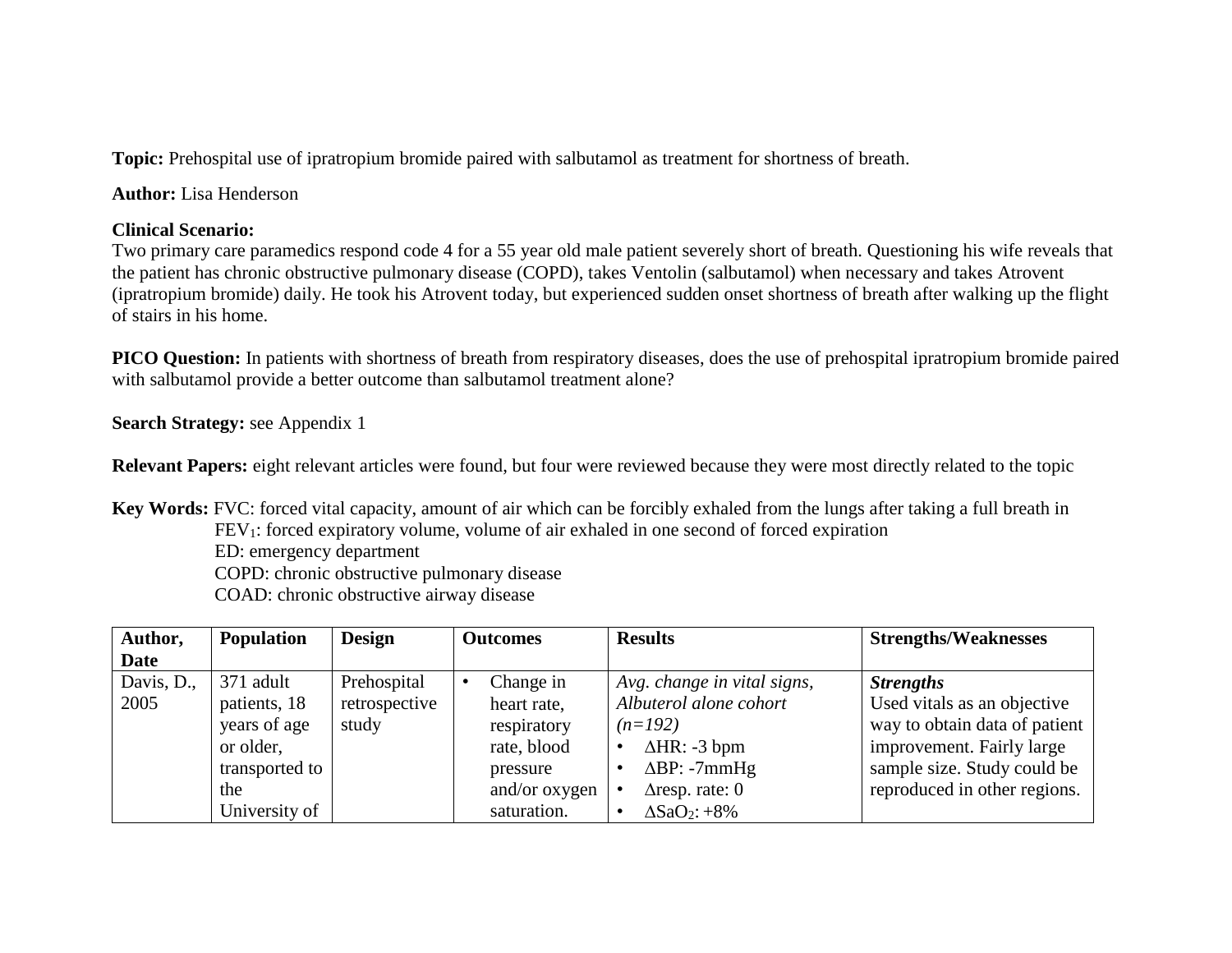| California      | ٠ | Clinical       | Improved clinical status:       | Weaknesses                    |
|-----------------|---|----------------|---------------------------------|-------------------------------|
| ED and          |   | improvement    | $34\%$ of pts                   | Retrospective design, so      |
| treated for     |   | $\alpha$       | Avg. change in vital signs,     | patients were not             |
| suspected       |   | deterioration  | Albuterol/Ipratropium cohort    | randomized to receive each    |
| reactive        |   | as assessed by | $(n=179)$                       | treatment. Data relies on     |
| airway          |   | paramedics.    | $\Delta HR$ : -6 bpm            | past EMS and ED records.      |
| disease         |   |                | $\Delta BP$ : -10mmHg           | Approximately one third of    |
| (RAD). Pts      |   |                | $\triangle$ resp. rate:         | patients included in study    |
| were treated    |   |                | -4 breaths/min                  | were diagnosed with a         |
| with either     |   |                | $\Delta$ SaO <sub>2</sub> : +8% | cardiac etiology for their    |
| nebulized       |   |                | Improved clinical status:       | dyspnea. Analyzing            |
| albuterol and   |   |                | 33% of pts                      | treatment effect during short |
| ipratropium     |   |                |                                 | prehospital transport times   |
| bromide or      |   |                | There was no statistically      | does not indicate the longer- |
| just albuterol. |   |                | significant difference, p-value | term effects.                 |
|                 |   |                | $< 0.05$ , between groups.      |                               |
|                 |   |                |                                 |                               |

| Author,   | <b>Population</b> | <b>Design</b> | <b>Outcomes</b>     | <b>Results</b>          | <b>Strengths/Weaknesses</b>  |
|-----------|-------------------|---------------|---------------------|-------------------------|------------------------------|
| Date      |                   |               |                     |                         |                              |
| Moayyedi, | 62 patients       | Randomized    | Change in           | Mean change in $FEV1$   | <b>Strengths</b>             |
| P., 1995  | admitted to       | controlled    | spirometric values  | Salbutamol only         | Examines changes over        |
|           | hospital for      | trial         | (forced vital)      | Day $1 - 3$ : +0.17 mL  | time to get a better picture |
|           | acute             |               | capacity and        | Day $1 - 7$ : +0.21 mL  | of the long-term effects of  |
|           | exacerbation      |               | $FEV1$ on days 1,   | Day $1 - 14$ : +0.06 mL | the two treatments.          |
|           | of COPD. Pts      |               | 3, 7, 14 and then   | Discharge: $+0.23$ mL   | Extensive exclusion          |
|           | treated with      |               | weekly and on the   | Mean change in FVC      | criteria to ensure minimal   |
|           | either 5mg        |               | day of discharge.   | Salbutamol only         | confounding variables.       |
|           | nebulized         |               | Simple subjective   | Day $1 - 3$ : +0.25 mL  | Spirometric values           |
|           | salbutamol and    |               | symptom score       | Day $1 - 7$ : +0.39 mL  | obtained at 1800 hrs each    |
|           | $500 \mu g$       |               | recorded daily. Pts | Day $1 - 14$ : +0.33 mL | time.                        |
|           | ipratropium       |               | asked to report     | Discharge: $+0.56$ mL   |                              |
|           | bromide, or       |               | whether they feel   | Mean change in $FEV1$   | Weaknesses                   |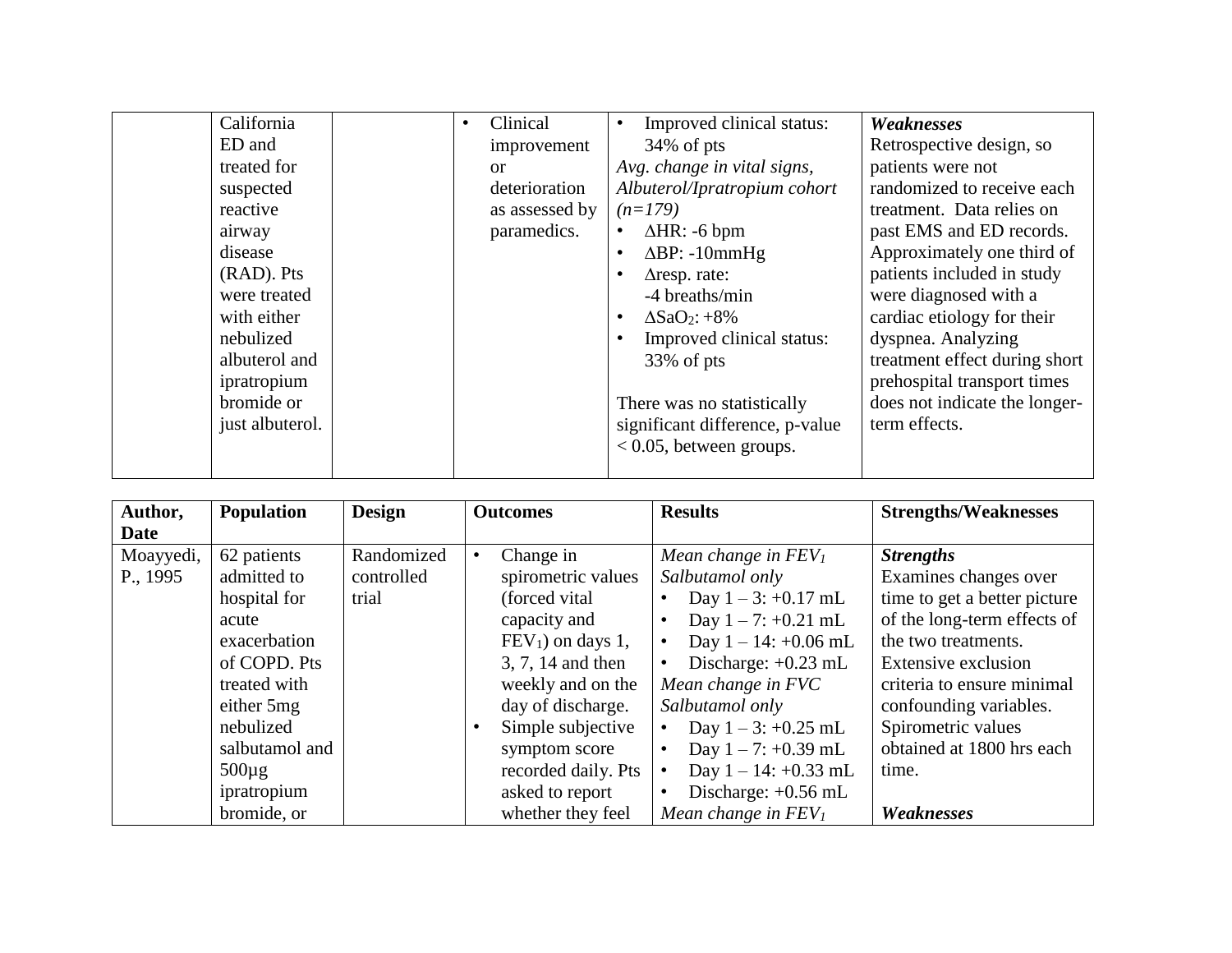| just 5mg         |           | better, worse, or | $Salbutamol + ipratropium$         | Small sample size, also     |
|------------------|-----------|-------------------|------------------------------------|-----------------------------|
| salbutamol,      |           | the same as the   | <i>bromide</i>                     | restricted to patients with |
| both four times  |           | day before.       | Day $1 - 3$ : +0.05 mL             | COPD.                       |
| a day.           |           | Duration of       | Day $1 - 7$ : +0.15 mL             | Some patients did receive   |
|                  |           | hospital stay.    | Day $1 - 14$ : +0.26 mL            | other IV steroid and        |
| All pts were     | $\bullet$ | Numbers of days   | Discharge: $+0.15$ mL<br>$\bullet$ | antibiotic medication, but  |
| not taking       |           | on nebulizer      | Mean change in FVC                 | study states there was no   |
| nebulized        |           | treatment.        | $Salbutamol + ipratropium$         | statistically significant   |
| bronchodilator   |           |                   | <i>bromide</i>                     | difference between groups.  |
| s at home,       |           |                   | Day $1 - 3$ : +0.04 mL             |                             |
| were 45 years    |           |                   | Day $1 - 7$ : +0.17 mL             |                             |
| of age or older, |           |                   | Day $1 - 14$ : +0.62 mL            |                             |
| and had a        |           |                   | Discharge: $+0.42$ mL              |                             |
| history of       |           |                   |                                    |                             |
| smoking more     |           |                   | No statistically significant       |                             |
| than 10 pack     |           |                   | difference, $p < 0.05$             |                             |
| years.           |           |                   | between groups.                    |                             |

| <b>Author, Date</b> | <b>Population</b> | <b>Design</b> | <b>Outcomes</b>  | <b>Results</b>            | <b>Strengths/Weaknesses</b>      |
|---------------------|-------------------|---------------|------------------|---------------------------|----------------------------------|
| Koutsogiannis,      | 50 adult patients | Prospective,  | Mean             | Mean percentage           | <b>Strengths</b>                 |
| $Z_{\cdot}$ , 2000  | admitted to the   | randomised,   | percent          | change in $FEV1$          | Different perspective            |
|                     | emergency         | double        | change in        | comb. treatment:          | considering ipratropium bromide  |
|                     | department with   | blind trial   | FEV <sub>1</sub> | 6.4%                      | was given to both groups as an   |
|                     | COAD. Pts         |               | measured at      | salbutamol:<br>$\bullet$  | initial treatment, then studied  |
|                     | received 5mg      |               | $time=0$ and     | 18.6%                     | subsequent treatments of         |
|                     | nebulized         |               | $time = 90$      | ipratropium:              | ipratropium.                     |
|                     | salbutamol and    |               | mins.            | 4.8%                      | Explains the cost of ipratropium |
|                     | $500\mu$ g        |               | Absolute         | Mean absolute             | bromide and the seemingly        |
|                     | ipratropium       |               | change on        | change on                 | minimal benefits when paired     |
|                     | bromide and       |               | pulmonary        | <i>pulmonary function</i> | with salbutamol in the           |
|                     | $250mg$ IV        |               | function test    | test                      | prehospital environment.         |
|                     | hydrocortisone at |               |                  | comb. treatment:          |                                  |
|                     | $time=0$ . Then   |               |                  | 0.06L                     | Weaknesses                       |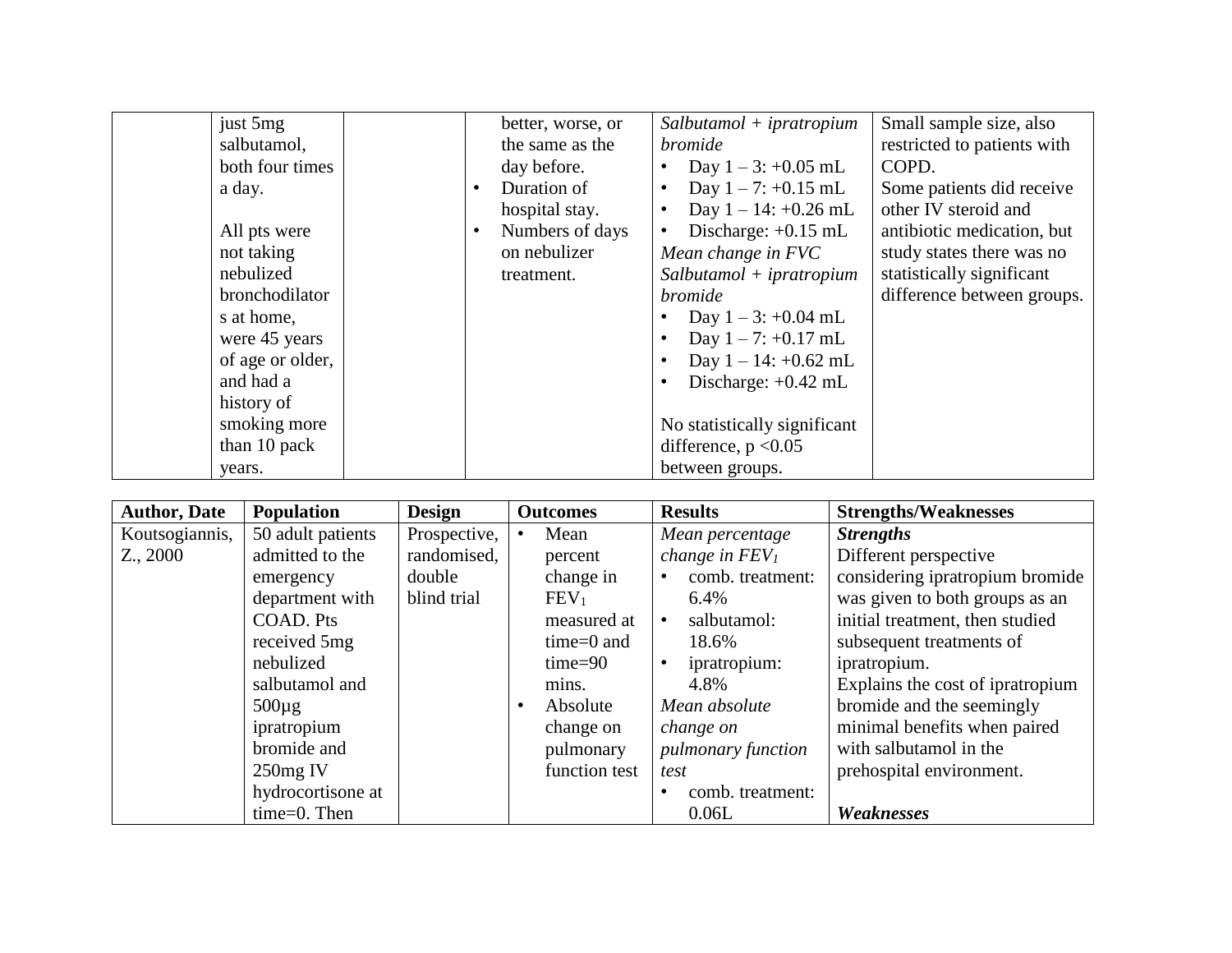| randomized to     |  | salbutamol:            | Small sample size and only one    |
|-------------------|--|------------------------|-----------------------------------|
| receive 5mg       |  | 0.13L                  | diagnostic tool used for          |
| salbutamol and    |  | ipratropium:           | comparison of improvement.        |
| $500\mu$ g        |  | 0.023L                 | Standard deviation in absolute    |
| ipratropium       |  |                        | change in $FEV_1$ is large in all |
| bromide, or 5mg   |  | No statistically       | groups, suggesting there are      |
| salbutamol alone, |  | significant difference | subgroups within the sample that  |
| or $500\mu$ g     |  | between groups.        | may benefit from the combined     |
| ipratropium       |  |                        | treatment.                        |
| bromide alone, at |  |                        |                                   |
| 15min and 30min.  |  |                        |                                   |

| Author,      | Population      | <b>Design</b>   | <b>Outcomes</b>                        | <b>Results</b>             | <b>Strengths/Weaknesses</b>     |
|--------------|-----------------|-----------------|----------------------------------------|----------------------------|---------------------------------|
| <b>Date</b>  |                 |                 |                                        |                            |                                 |
| Lanes, S.F., | 1064 pts aged   | Pooled          | FEV <sub>1</sub> measured<br>$\bullet$ | Mean difference between    | <b>Strengths</b>                |
| 1998         | 18 to 55 years  | analysis of     | at baseline, 45                        | $FEV1 change from time=0$  | Account for all                 |
|              | admitted to the | three           | mins and 90                            |                            | differentiating factors in      |
|              | emergency       | randomized      | mins. Pts                              | $Ipratropium + salbutamol$ | the populations studied.        |
|              | department      | double-         | followed up for                        | 45 minutes                 | Extensively explains and        |
|              | with acute      | blinded         | 48h after                              | <b>CAN: 587mL</b>          | accounts for all study          |
|              | asthma. Pts     | clinical trials | hospital                               | NZ: 461mL                  | biases, including the           |
|              | randomized for  | conducted in    | discharge for                          | US: 651mL                  | original claims of each of      |
|              | treatment of a  | the United      | occurrence of                          | 90 minutes                 | the studies, which did not      |
|              | combination of  | States,         | asthma                                 | CAN: 633mL                 | coincide with the overall       |
|              | nebulized       | Canada and      | exacerbation                           | NZ: 519mL                  | conclusions when                |
|              | 2.5mg           | <b>New</b>      | and                                    | US: 831mL                  | looking at all three            |
|              | salbutamol      | Zealand.        | hospitalization.                       |                            | studies.                        |
|              | plus $0.5mg$    |                 | Reduced risk of<br>$\bullet$           | Salbutamol                 | Weaknesses                      |
|              | ipratropium     |                 | need for                               | 45 minutes                 | Outcome of seemingly            |
|              | bromide, or     |                 | additional                             | <b>CAN: 542mL</b>          | positive effects of the         |
|              | 2.5mg           |                 | treatment,                             | NZ: 369mL                  | combination treatment           |
|              | salbutamol      |                 | subsequent                             | US: 645mL                  | was $<$ 10% of the overall      |
|              | alone.          |                 | asthma                                 | 90 minutes                 | improvement of FEV <sub>1</sub> |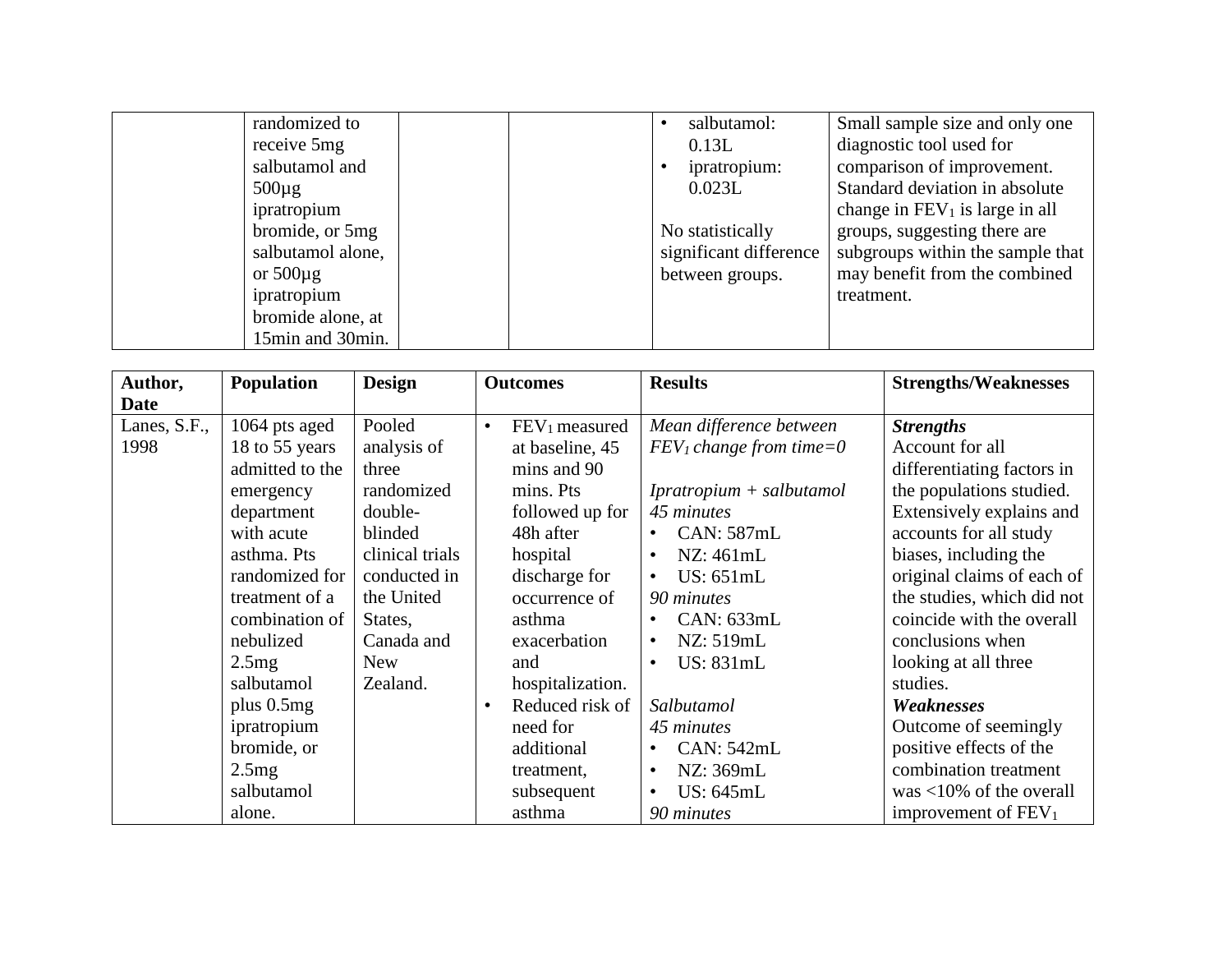|  | exacerbations    | CAN: 542mL                | from baseline, indicating |
|--|------------------|---------------------------|---------------------------|
|  | and              | NZ:416mL                  | only a small              |
|  | hospitalizations | US: $851mL$<br>$\bullet$  | improvement. Also stated  |
|  |                  | Small improvement in lung | that the data could be    |
|  |                  | function indicated for    | obscured by outliers in   |
|  |                  | combination treatment.    | the U.S.A. study.         |

### **Comments:**

One major challenge that presents with this PICO question is the specificity of observing prehospital, emergency medicine data of the benefits of pairing ipratropium bromide and salbutamol. None of the studies analyzed in this CAT occurred within the last 10 years, and took place in either the emergency department or longer in-hospital stays. Moayyedi et al. completed their study over several days until patient discharge, evaluating  $FEV_1$  and  $FVC$ , as well as some subjective symptom questions (1995). This prospective study produced no statistically significant difference between treatment groups, further suggesting that ipratropium bromide paired with salbutamol does not give any additional benefit to patients with SOB due to airway diseases. Contraindicative to these results, Lanes et al. examine  $FEV_1$  at 0 mins, 45 mins, and 90 mins after arrival in the ED (1998). A small improvement was noted for patients who received the combination treatment, as well as reduced risk for subsequent symptoms of asthma. The large total sample size and crosscountry meta-analysis study design enhances the efficacy of the results and the ability to detect small differences in data (Lanes et al. 1998). Only one of the studies mentioned a reason for questioning the effect of the combination treatment. The cost of using a medication that does not seem to have significant benefit in prehospital treatment, is a factor to consider because that money can be put towards something else. Emergency medicine in Canada is always in need of improvements in equipment, education, community programs, and many other things. Though the cost of PCPs using ipratropium bromide may seem small, the savings of not using it over a year could have a significant benefit to another aspect of paramedicine. There is also always a risk of patients having adverse reactions to medications. So if the latest evidence-based medicine shows little to no benefit of the pairing of ipratropium bromide and salbutamol in the prehospital environment, it should be considered to be removed from PCP scope of practice.

### **Consider:** *Why would you NOT change practice, based on these articles?*

Since these studies mainly look at short term treatment of ipratropium bromide and salbutamol, the long term effects of the combination is not well observed. Perhaps continuous treatment of the paired medications has a significant effect in patient presentation after several weeks. The use of the combination treatment in the prehospital environment could be beneficial for patients who are going to be prescribed these two medications and will be using them consistently from that point forward. Using it to treat these critical patients will theoretically begin their treatment at the earliest moment possible.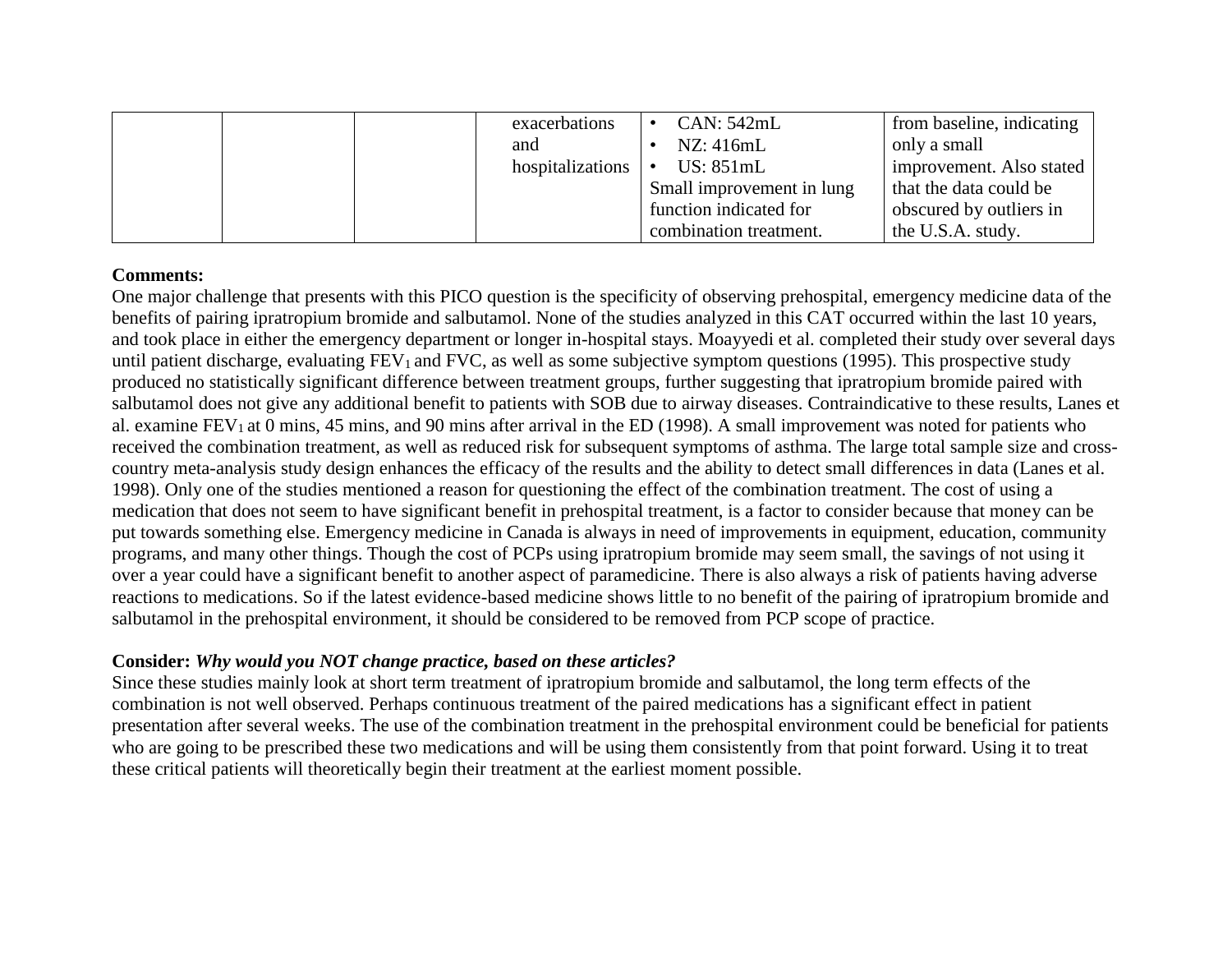## **Clinical Conclusion:**

The use of ipratropium bromide for shortness of breath due to chronic airway diseases, appears to be of little additional benefit than salbutamol treatment alone, in the prehospital environment. Paramedics should perhaps consider the costs of using the drugs paired together when deciding what to use to treat SOB. Salbutamol alone is a very effective way to dilate bronchioles, enhance ventilation and allow for reperfusion in a short period of time.

|                 | <b>Appendix 1</b>                 |                                     |                          |  |  |  |  |  |
|-----------------|-----------------------------------|-------------------------------------|--------------------------|--|--|--|--|--|
|                 | <b>Key Word</b>                   | <b>Results (CINAHL &amp; EBSCO)</b> | <b>Results (MEDLINE)</b> |  |  |  |  |  |
| S <sub>1</sub>  | Ipratropium bromide/albuterol     | 246                                 | 626                      |  |  |  |  |  |
| S <sub>2</sub>  | Albuterol/ipratropium bromide     | 22                                  | 422                      |  |  |  |  |  |
| S <sub>3</sub>  | Ipratropium bromide/salbutamol    | 173                                 | 689                      |  |  |  |  |  |
| S <sub>4</sub>  | Salbutamol/ipratropium bromide    | 17                                  | 689                      |  |  |  |  |  |
| S <sub>5</sub>  | Salbutamol                        | 318                                 | 11492                    |  |  |  |  |  |
| S <sub>6</sub>  | Albuterol                         | 1363                                | 10061                    |  |  |  |  |  |
| S7              | Ipratropium bromide               | 160                                 | 2233                     |  |  |  |  |  |
| <b>S8</b>       | Prehospital                       | 11606                               | 9338                     |  |  |  |  |  |
| S <sub>9</sub>  | Pre hospital                      | 1114                                | 38437                    |  |  |  |  |  |
| <b>S10</b>      | Pre-hospital                      | 710                                 | 3279                     |  |  |  |  |  |
| <b>S11</b>      | Out of hospital                   | 5582                                | 95408                    |  |  |  |  |  |
| S <sub>12</sub> | <b>S1 OR S3</b>                   | 249                                 | 724                      |  |  |  |  |  |
| S <sub>13</sub> | <b>S5 OR S6</b>                   | 1486                                | 12220                    |  |  |  |  |  |
| S14             | S8 OR S9 OR S10 OR S11            | 17160                               | 136985                   |  |  |  |  |  |
| S15             | S12 AND S13 AND S14 AND S7        |                                     | 9                        |  |  |  |  |  |
| S16             | S <sub>14</sub> AND <sub>S7</sub> | 52                                  |                          |  |  |  |  |  |

Back-sourcing used

Nova Scotia EHS: Canadian Prehospital Evidence-Based Practice website used https://emspep.cdha.nshealth.ca/LOE.aspx?VProtStr=Asthma&VProtID=200